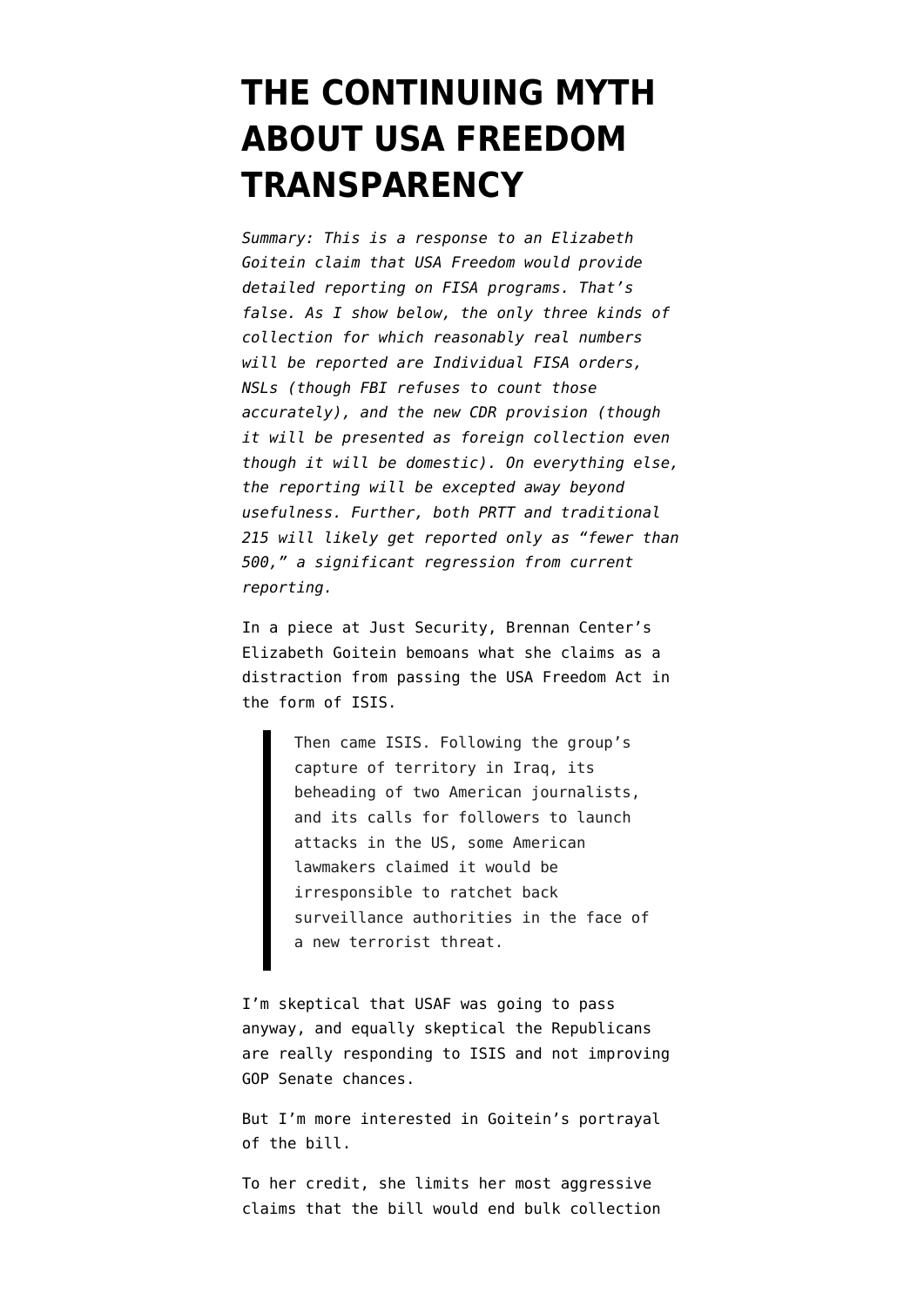to the phone dragnet. Though she claims continuation of the financial dragnets would be a misreading of the bill.

> The bill also would prohibit bulk collection of other types of transactional data, although the wording of these bans is susceptible to distorted readings, as [some](http://www.emptywheel.net/2014/07/29/leahy-usa-freedoms-bulky-corporate-persons/) have [observed.](http://www.emptywheel.net/2014/07/28/improved-usa-freedom-retains-connection-chaining-and-foreign-intelligence-retention/)

That's something on which we can fairly disagree. In my opinion, this language does nothing to limit the financial dragnet.

> (i) means a term that specifically identifies a person, account, address, or personal device, or another specific identifier, that is used by the Government to narrowly limit the scope of tangible things sought to the greatest extent reasonably practicable, consistent with the purpose for seeking the tangible things;

As I've noted, permitting "person" as a selector permits the use of "Western Union." And the language "to the greatest extent reasonably practicable, consistent with the purpose for seeking the tangible things" closely resembles claims we've seen in released applications and orders. I would be fairly shocked if the applications for the Western Union dragnet didn't say — as NSA said of the phone dragnet — that FBI required all foreign money transfers to be able to track such transfers. If so, then FISC has already bought off on the government's claim that the existing financial dragnets are as narrowly limited as "reasonably practicable, consistent with the purpose for seeking the tangible things." If so — and given public FISC releases, this is actually not a distorted reading in the least then this bill will not affect the existing dragnets in the least.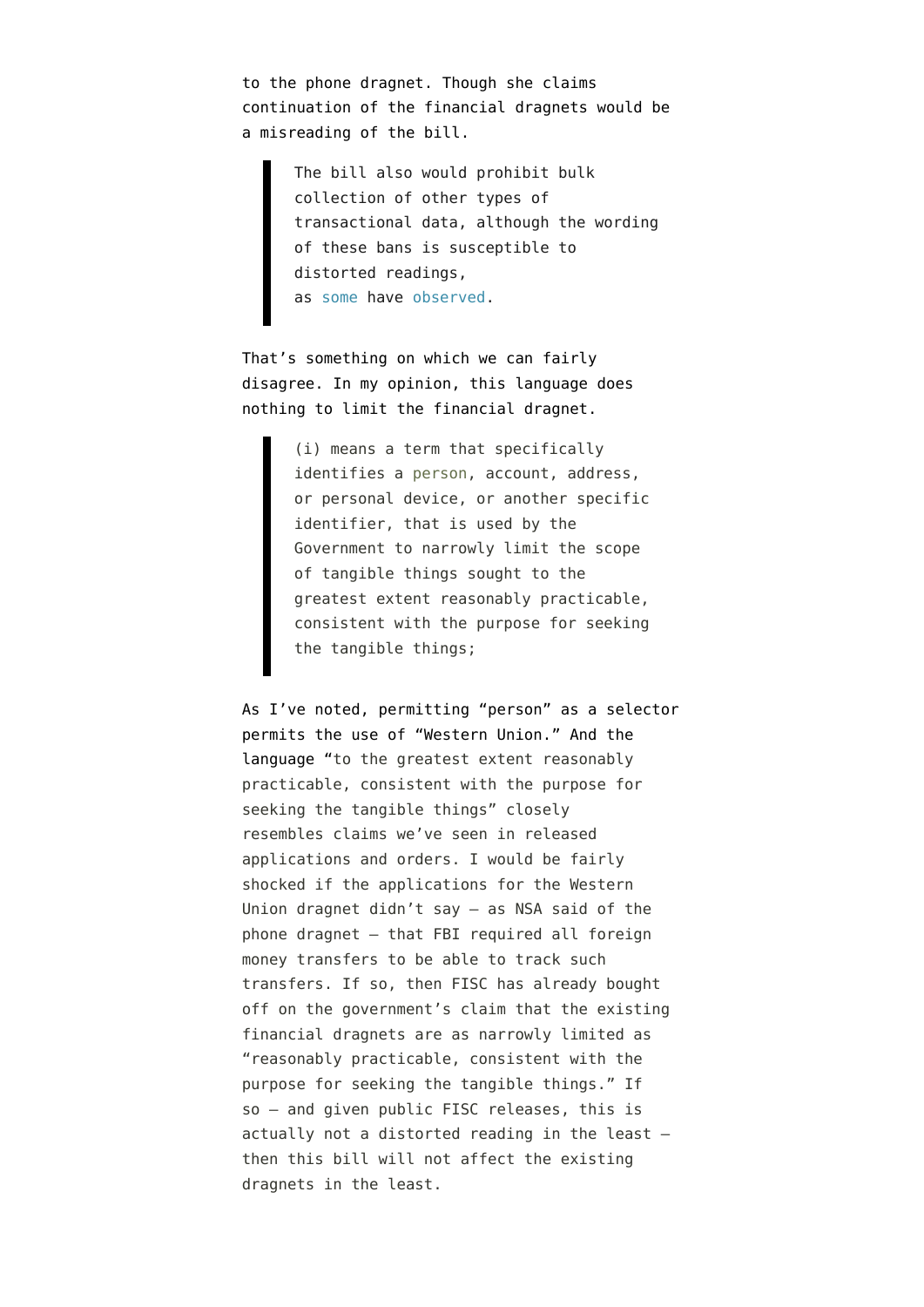Still, I commend Goitein for exercising far more caution than other USAF supporters have in the past about the extent of the bill.

But Goitein's claims about the transparency required under the bill are simply wrong.

> The USA Freedom Act also would require more detailed statistical reporting by the government on the number of people affected by specific surveillance authorities –including, for most FISA programs, a separate tally of U.S. persons affected. These numbers give meaning to abstract legal interpretations. It's clear that the FISC endorsed a broad interpretation of the term "relevance," but only the numbers can tell us exactly *how* broad.

This bill will be less than useless in helping us understand how broadly the government is collecting; it will be counter-productive.

Here's what, to the best of my understanding, we'll actually get:

Individual orders (Titles I, III, 703, 704): We'll get a "good faith" estimate of how many individuals are targeted. The government won't reveal the split of this targeting. That will likely hide that much of its "targeting" consists of obtaining already collected data. The government won't reveal that it does not use 703. At all.

702: We'll get the number "1" for total orders, and something like 90,000 for targets. We'll get a grossly misrepresentative number for number of people located in the US collected under PRISM, because the government will not be required to count IPs in the US as someone in the US. We'll also get a certificate saying it cannot estimate whether more than 56,000 US persons are collected in upstream every year (because if the government did so it would then be illegal). We'll get numbers like NSA 100 and CIA 1000 for back door searches, but we will get nothing on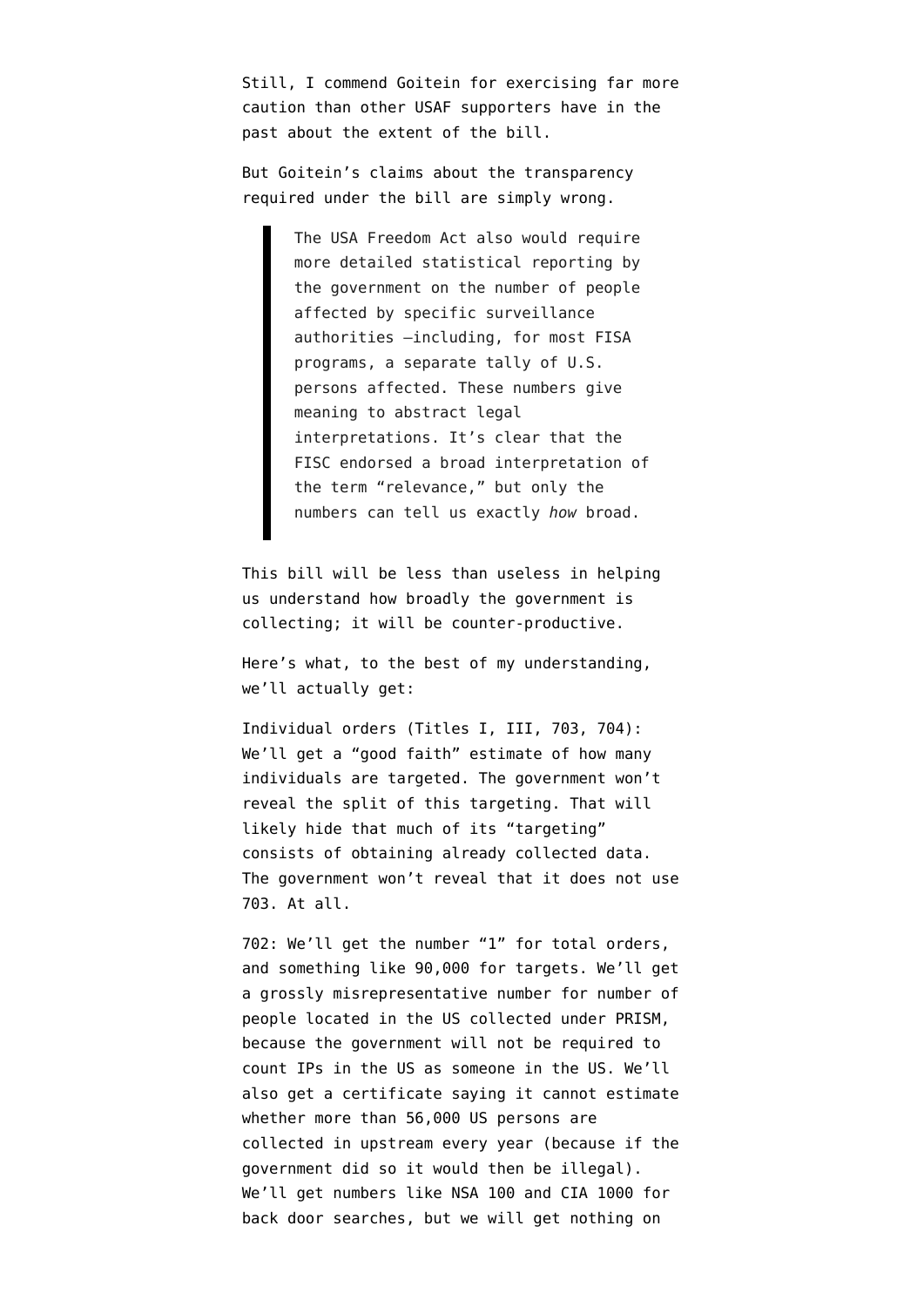FBI back door searches, which can be done with no suspicion of wrong-doing. *This leaves out 56,000 or more Americans affected via upstream, probably 100s of 1000s under an IP dodge, and probably 10s of 1000s affected in back door searches, and that's assuming the DNI doesn't use a Certificate to refuse to report all people affected by PRISM.* Update: See [this post](http://www.emptywheel.net/2014/10/05/clouded-transparency-in-usa-freedom-act/) for something else that may be hidden — noncommunication cloud data.

Title IV (PRTT): We'll start with a number like 140, as currently counted this would show as something like 300 targets, 70 of whom are named US persons who got their phone or email records collected. But this may not count US persons who have their email records collected, because the government won't have to treat a US IP as a US person. It also won't count the people sucked up in Stingray use, as that is not counted as a communication collected. That'll ensure the number is fewer than 500, meaning that's the only number we'll get, which is far worse then reporting we currently get. Moreover, if as I suspect any bulkier PRTT program collects location, it will show only something like 4 al Qaeda related targets (because location data is not a communication). And the government can issue a claim that it can't count those in the US (because if it did so it'd be illegal). *One way or another, this will leave out hundreds of thousands, and perhaps millions, of affected Americans.* 

Traditional 215: Under current counting we'd get a number like 210 orders, targeting 800 targets. Here's how it'll break out in this reporting:

Exotic Internet requests (currently the majority of 215 orders): These are in the US, but they won't be counted as such because they're FBI orders and FBI is exempted from counting that. I suspect they're also exempted even more generally from total persons affected counts as subscriber session time (see below regarding the definition of communications collected), though that's a guess. Update: see [this post](http://www.emptywheel.net/2014/10/05/clouded-transparency-in-usa-freedom-act/) for more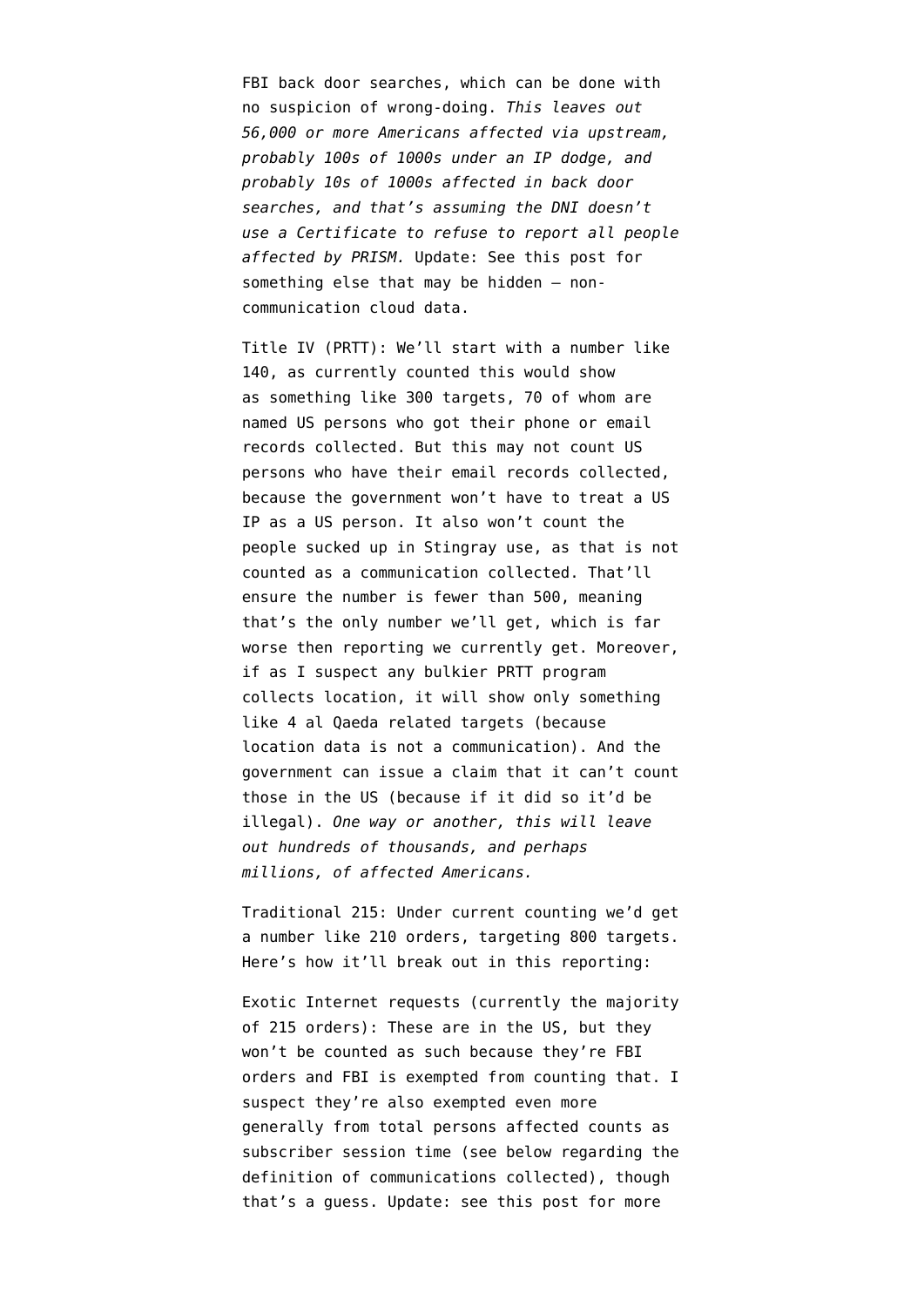on this language.

Less exotic Internet orders: These won't have to be reported as US persons either, because the government doesn't have to treat US IPs as US location.

Known non-financial dragnets: Under current counting this would probably count as roughly 24 orders (assuming 6 programs with 90 day renewals), with 4 targets — the al Qaeda groups included — each. Under USAF reporting, none of the individuals affected by the known bulk noncommunications dragnets — which we know to include financial records and purchase records and which may include travel records — will get reported because the bill doesn't require noncommunications 215 orders to be individualized.

Having exempted almost every known kind of 215 order from individualized reporting, it'll bring the total number affected well under 500, meaning that's all we'll get for persons affected, a far worse report than we currently get. *This will definitely leave out millions of affected Americans, and will present the false impression that most 215 orders affect foreigners.* 

New-Fangled 215: For CIA and NSA — which are unlikely to use this provision — the government will have to report the targets, plus the people within 2 degrees sucked in with those targets. For FBI, which is likely to collect this data now that it doesn't require ingesting all the phone records in the US and because FBI has far more liberal sharing rules, it'll probably report 300 targets, and a total of 3 million people affected. But those won't be identified as Americans because the FBI is exempted from that. Moreover, since this will bring the number under 500, that's all we'll get for targets (though not persons affected). *This will probably hide hundreds of thousands of Americans affected.*

Update, 10/5: See [this post](http://www.emptywheel.net/2014/10/05/clouded-transparency-in-usa-freedom-act/) for one other thing USAF may hide: cloud-related metadata that might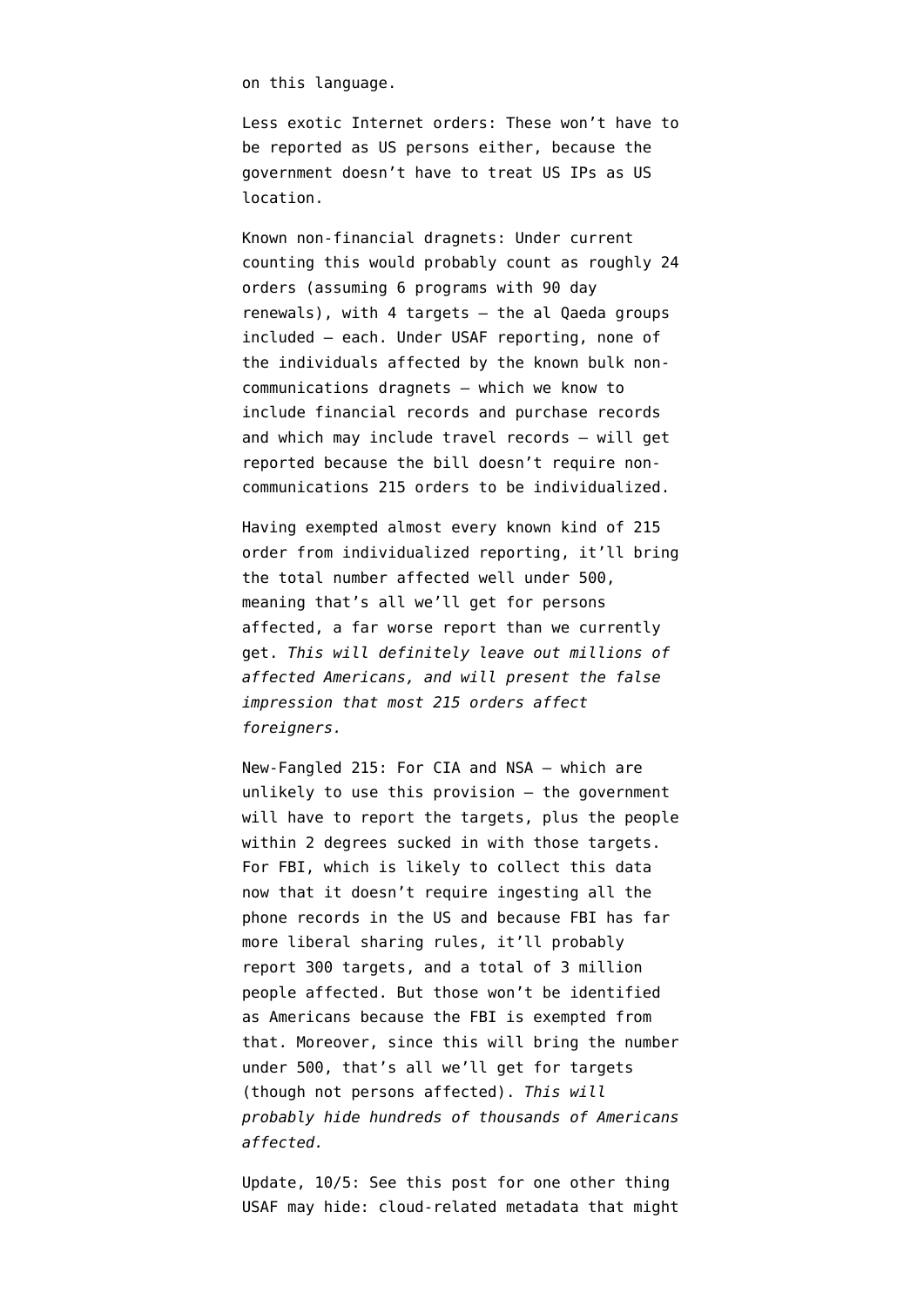be used for connection chaining.

NSLs: This bill provides slightly more breakout on US/non-US NSL reporting, though that has largely been available via IG report (plus, FBI refuses to count it accurately), except for subscriber data.

To sum up, what USAF effectively does is require reporting on the number of people affected by surveillance programs, and for most requires a break-out of the number of US persons affected. But then it uses the following exemptions to hide by far the bulk of the US persons affected — and in most cases, the number of persons affected — by surveillance:

- 603(b)(2): Only a phone number registered in the US provides a reasonable basis that a person is located in the US. Thus all bulky Internet collection in the US can and will be hidden as foreign collection.
- 603(e)(2): For several target and affected numbers, DNI will report numbers under 500 as fewer than 500. This will result in significantly less granular reporting than we currently have for some authorities, especially PRTT and 215.
- $-603(e)(3)$ : If records are held by FBI or queries are conducted for them, 702 back door searches, communications-related traditional 215 orders, and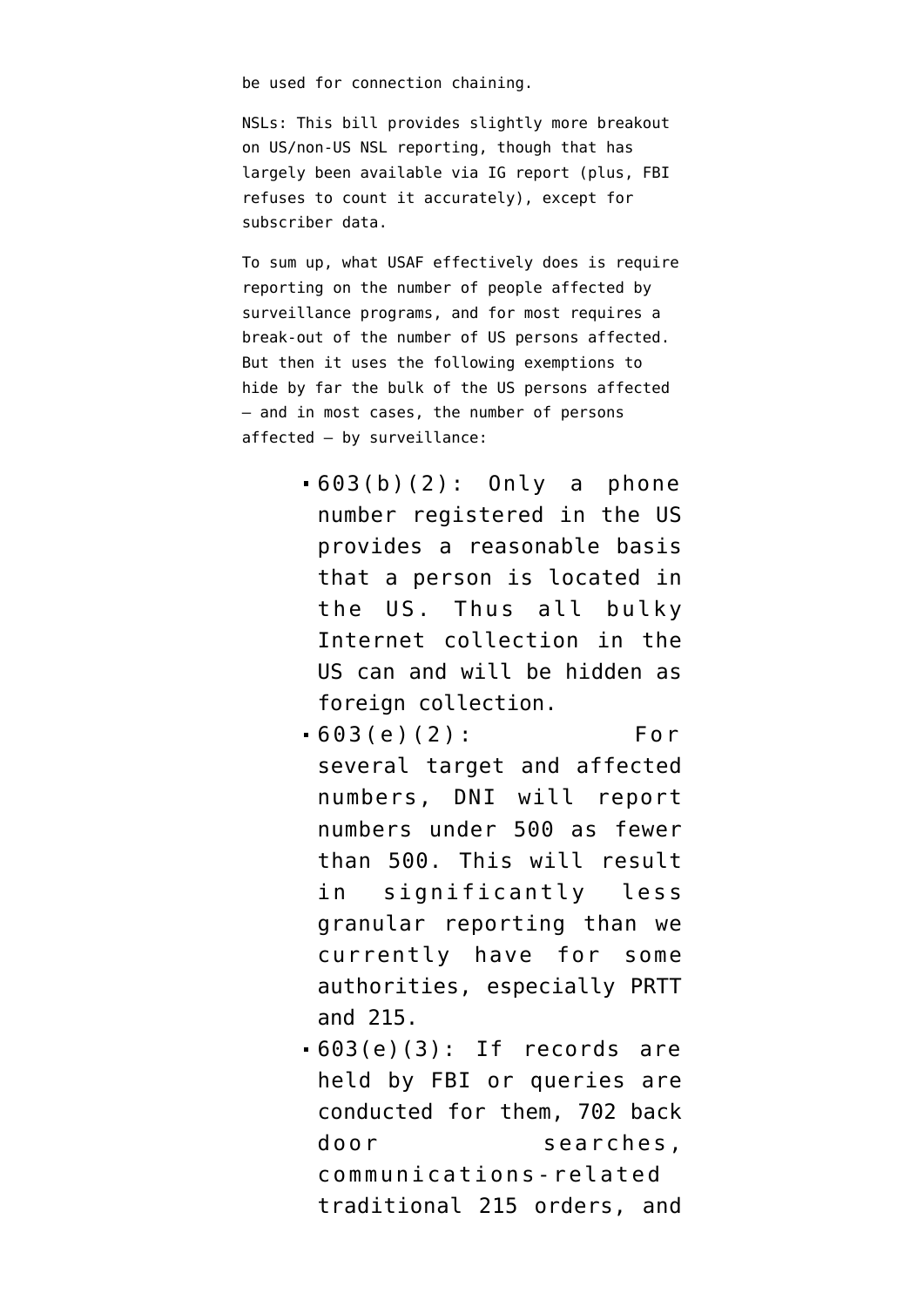newfangled 215 results don't have to report on US persons affected. FBI will effectively be even more of a black hole where reporting goes to die than it already is.

- $-603(e)(4)$ : DNI can certify that it can't report on the 702 and PRTT Americans caught in the dragnet. Unless they use the IP dodge, they'll almost certainly do this because if they admit this is US person collection, it'll become illegal.
- 603(g)(3): The definition of "individual whose communications were collected," on which non back door 702, PRTT, and both traditional and newfangled 215 individualized reporting is based, would (according to my reading–lawyers should definitely check this) exclude:
	- Any location data (tracking devices are excluded)
	- Any financial, purchase, or other non-communication record (they are noncommunication)